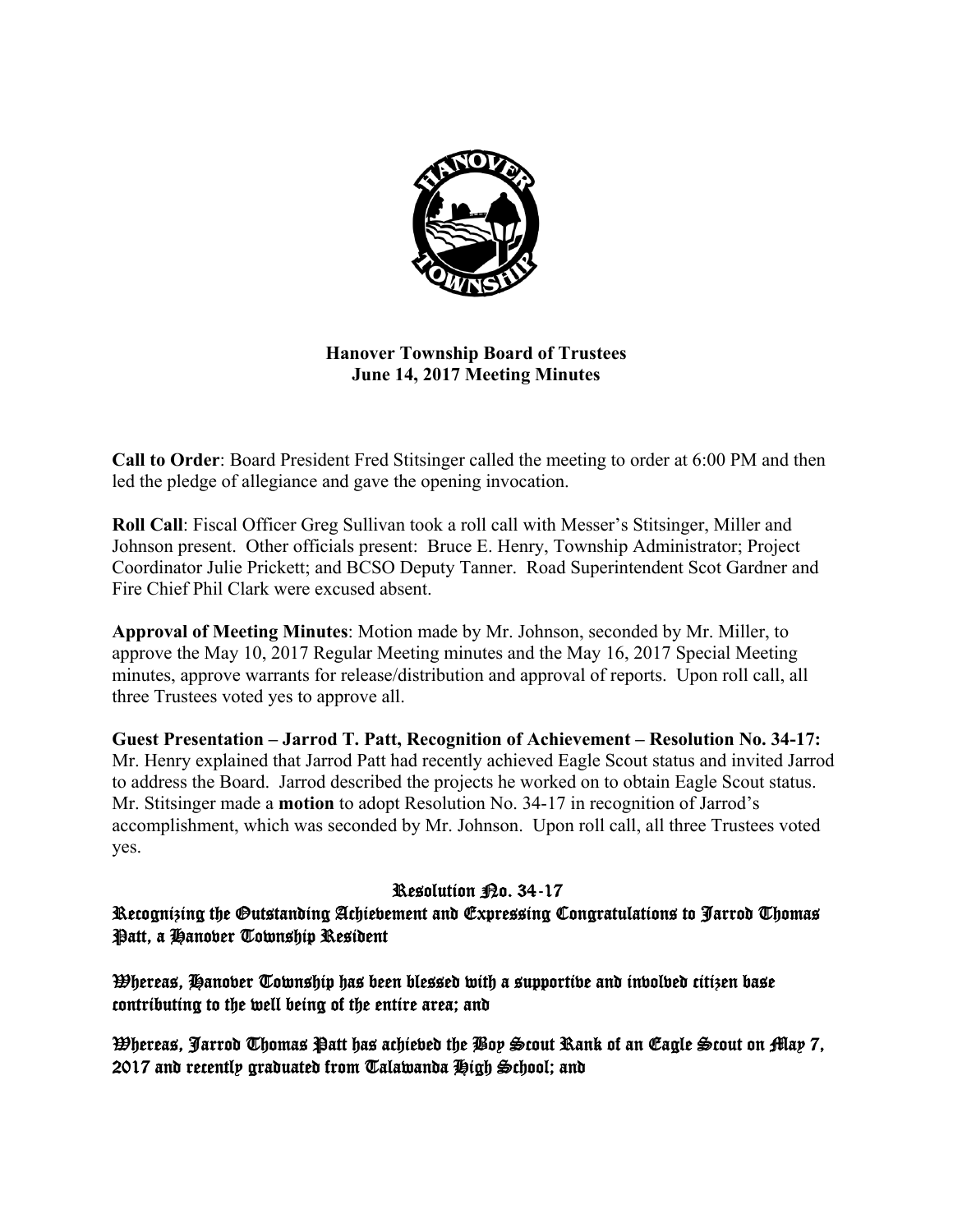Whereas, Eagle Scout is the highest achievement or rank attainable in the Boy Scouting program of the Boy Scouts of America (BSA). The designation "Eagle Scout" was founded over one hundred years ago. Only four percent of Boy Scouts are granted this rank after a lengthy review process. The requirements necessary to achieve this rank take years to fulfill. Since its founding, the Eagle Scout rank has been earned by more than 2.5 million young men. ; and

Whereas, through his Scouting activities Jarrod has assisted with community projects which included rehabbing equipment sheds for the Miami Little League ; and

Whereas, it is appropriate at this time to recognize Jarrod's outstanding service and dedication to the community and wish him the best of success in his future endeavors;

Be it resolved by the Board of Township Trustees of Hanover Township Butler County, Ohio

Section I. That on behalf of Hanover Township residents and officials, Jarrod Thomas Patt is hereby recognized by the Township for his significant achievements and service to the community in achieving the Eagle Scout rank as well as being a successful graduate of the Talawanda Class of 2017.

Section II. That the Board of Trustees, Fiscal Officer, Township Administrator and staff express their appreciation to Jarrod Thomas Patt for his service to the community and a sincere wish for great success in all of his future endeavors.

The foregoing resolution was adopted in an open public meeting and is a reflection of the official action taken by the Board of Trustees of Hanober Township Butler County, Ohio on the  $14<sup>th</sup>$  day of June 2017.

Board of Trustees Attest: 40

|                                                          | $\sim$ outs of $\sim$ as $\sim$ | $\sim$                                       |
|----------------------------------------------------------|---------------------------------|----------------------------------------------|
| Fred J. Stitsinger<br>Douglas L. Johnson<br>Larry Miller |                                 | Gregory L. Sulliban<br><b>fistal Officer</b> |
|                                                          |                                 |                                              |

**Citizen Participation:** Randy Rhodus, 696 Beissinger Road, reported that the new En Charge software was working well for the Fire Department and expressed his thanks to the Board.

# **Administration Reports**

*Law Enforcement*: Deputy Tanner gave the following report for the month of May 2017:

 **Butler County Sheriff's Office District #6 Hanover Township Contract Cars Monthly Report for May 2017\*\***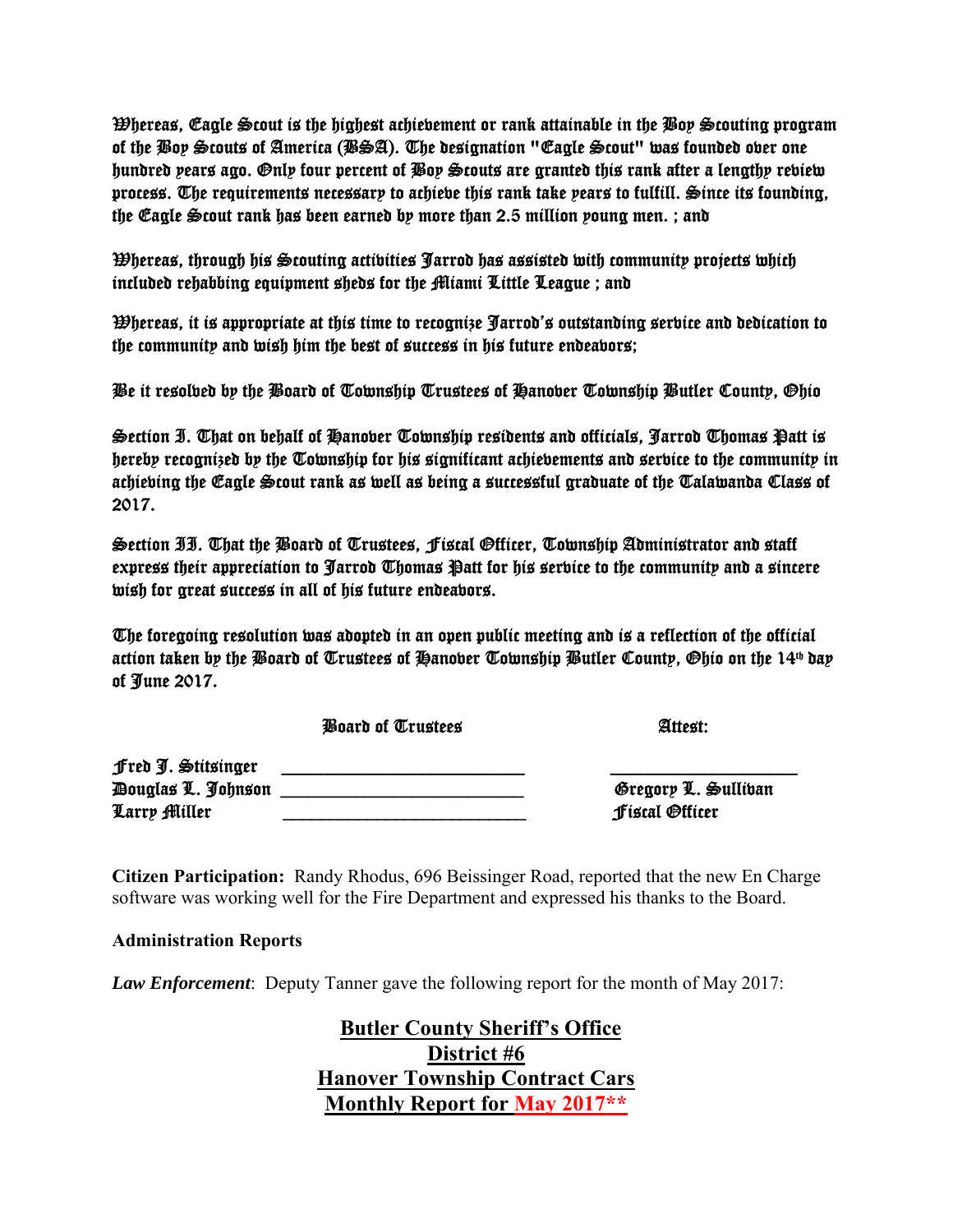| <b>Activity Area</b>                      | <b>Month Totals*</b> | YTD    |
|-------------------------------------------|----------------------|--------|
| Dispatched Calls: 139                     |                      | 770    |
| Felony Reports: 03<br>$\bullet$           |                      | 14     |
| Misdemeanor Reports: 07<br>$\bullet$      |                      | 37     |
| Non-Injury Crash: 05<br>$\bullet$         |                      | 23     |
| Injury Crash: 02                          |                      | 18     |
|                                           |                      | 93     |
| Assists/Back Up: 26<br>$\bullet$          |                      | 104    |
| Felony Arrests: 00<br>$\bullet$           |                      | 07     |
| Misdemeanor Arrests: 08                   |                      | 19     |
| <b>OMVI</b> Arrests: 00                   |                      | 00     |
|                                           |                      | .26    |
| Traffic Stops: 14                         |                      | 65     |
| Moving Citations:14                       |                      | 76     |
| <b>Warning Citations: 07</b><br>$\bullet$ |                      | 26     |
| FIR Cards: 0<br>$\bullet$                 |                      | 00     |
| Civil Papers Served: 0                    |                      | 00     |
| Business Alarms: 2                        |                      | 11     |
| Residential Alarms: 10                    |                      | 41     |
| Special Details: 14<br>$\bullet$          |                      | 57     |
| COPS Times: $5,200$ ( <i>Min.</i> )       |                      | 25,700 |
| Vacation Checks: 02                       |                      | 78     |

\*\*\*\*\*\*\*\*\*\*\*\*\*\*\*\*\*\*\*\*\*\*\*\*\*\*\*\*\*\*\*\*\*\*\*\*\*\*\*\*\*\*\*\*\*\*\*\*\*\*\*\*\*\*\*\*\*\*\*\*\*\*\*\*\*\*\*\*\*\*\*\*\*

Reporting: Deputy Tanner and Deputy Mayer/by BEH.

*Fire/EMS*: In Chief Clark's absence, Mr. Henry presented the following report for the month of May 2017:

# **Hanover Township Fire Department Monthly Report for May - Phil Clark Fire Chief (Presented in June 2017)**

Run and detail activity for the Fire and EMS operations are reflected in the following numbers: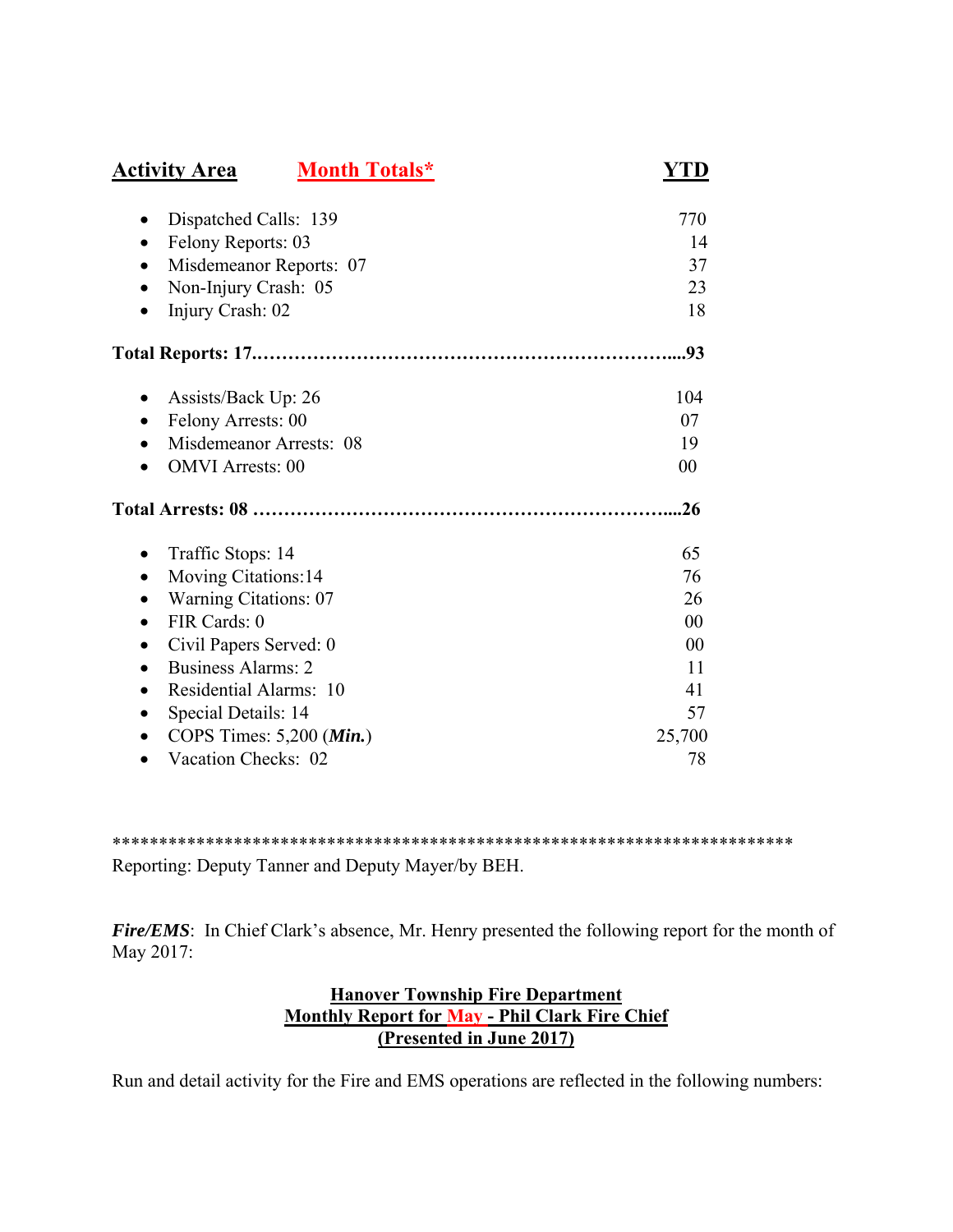|                                                 |     | <b>Month</b>                                    | <b>YTD</b> |
|-------------------------------------------------|-----|-------------------------------------------------|------------|
| <b>Emergency Medical Operations/Squad Runs:</b> |     | 55                                              | 242        |
| Motor Vehicle Accidents:<br>$\bullet$           |     | 04                                              | 29         |
| Fire Runs:<br>$\bullet$                         |     | 15                                              | 44         |
| Fire Inspections:                               |     | 01                                              | 08         |
| <b>Knox Box Details</b>                         |     | 00                                              |            |
| Other                                           |     | 00                                              |            |
| Total for the month:                            |     | <b>75 Runs/Operations</b><br>(74 Fire/EMS Runs) |            |
| <b>Total Year 2017: 320 Runs/Operations</b>     |     |                                                 |            |
|                                                 |     | (May 2016: 66 Runs/Operations)                  |            |
| Total for 2016                                  | 705 |                                                 |            |
| Total for 2015                                  | 733 |                                                 |            |
| Total for 2014                                  | 809 | 5 year average: 738                             |            |
| Total for 2013                                  | 750 | 11 Year Average: 702                            |            |
| Total for 2012                                  | 693 |                                                 |            |
| Total for 2011                                  | 719 |                                                 |            |
| Total for 2010                                  | 748 |                                                 |            |
| Total for 2009                                  | 676 |                                                 |            |
| Total for 2008:                                 | 669 |                                                 |            |
| Total for 2007:                                 | 717 |                                                 |            |
| Total for 2006:                                 | 505 |                                                 |            |

*Road/Cemetery*: In Road Superintendent Scot Gardner's absence, Mr. Henry presented the following report for the month of May 2017:

### **SUPERINTENDENT'S REPORTS (June 14, 2017)**

Millville Cemetery Operations Report May 1 through May 31, 2017

| 4 Graves sold to Township residents $(a)$ \$610)-----------\$2,440.00 |  |
|-----------------------------------------------------------------------|--|
|                                                                       |  |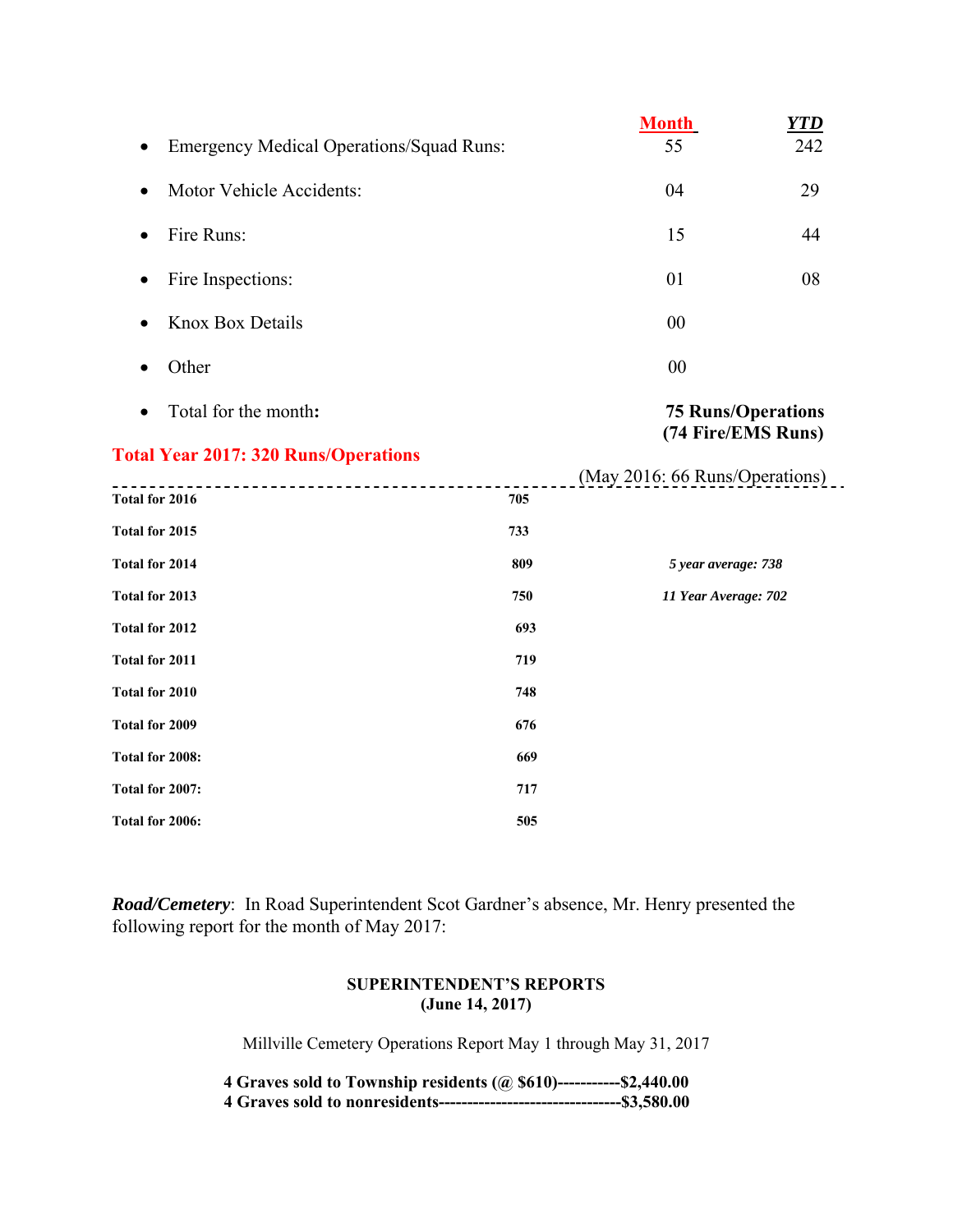|                                                                       | 0.00 |
|-----------------------------------------------------------------------|------|
|                                                                       |      |
|                                                                       | 0.00 |
|                                                                       |      |
| Foundation and Marker installation fees--------------------\$2,379.60 |      |
|                                                                       |      |
|                                                                       |      |

Other Cemetery activities:

- 1. Fixed graves and sink holes
- 2. Cleaned the office and garage
- 3. Cut grass 5 times
- 4. Did weed eating 3 times
- 5. Edged and mulched front of cemetery
- 6. Installed 2 veteran markers
- 7. Did weed eating and cleaned both sides of south fence
- 8. Cleaned honeysuckle and weeds from west fence

### **Road, Streets and Park (Scot Gardner)**

- 1. Made repairs on the train in the Playground.
- 2. Removed and repainted Park sign.
- 3. Installed bricks in the Memorial.
- 4. Installed a brick in front of a memorial tree.
- 5. Trimmed bushes, planted flowers and re-mulched around the Memorial.
- 6. Planted new bushes and re-mulched at the Gazebo.
- 7. Set up Community Center for multiple room rentals and committee meetings.
- 8. Picked up litter around recycling dumpsters twice a week when Rumpke empties them.
- 9. Cut and trimmed grass on all Township property four times.
- 10. Put out flags at Millville Reily Cemetery.
- 11. Bush-hogged the walking field twice.
- 12. Worked on the driveway at 817 Millville Oxford Road. Regraded the driveway, installed 10 ton of gravel, flattened out ruts beside the driveway, performed dirt work, seed and straw.
- 13. Performed first round of roadside mowing and trimmed around signs and guardrails.
- 14. Plowed gravel off of multiple Township roads after heavy rains.
- 15. Performed monthly truck, park, and storm water inspections.

## *Administrator's Report (Financials and Personnel Issues)*

Mr. Henry presented the following report to the Board:

### **Administrator May Summary Report (June 2017)**

 **Fire/EMS Run Data:** Dispatch Log information for May 2017. Prepared summary overview of data.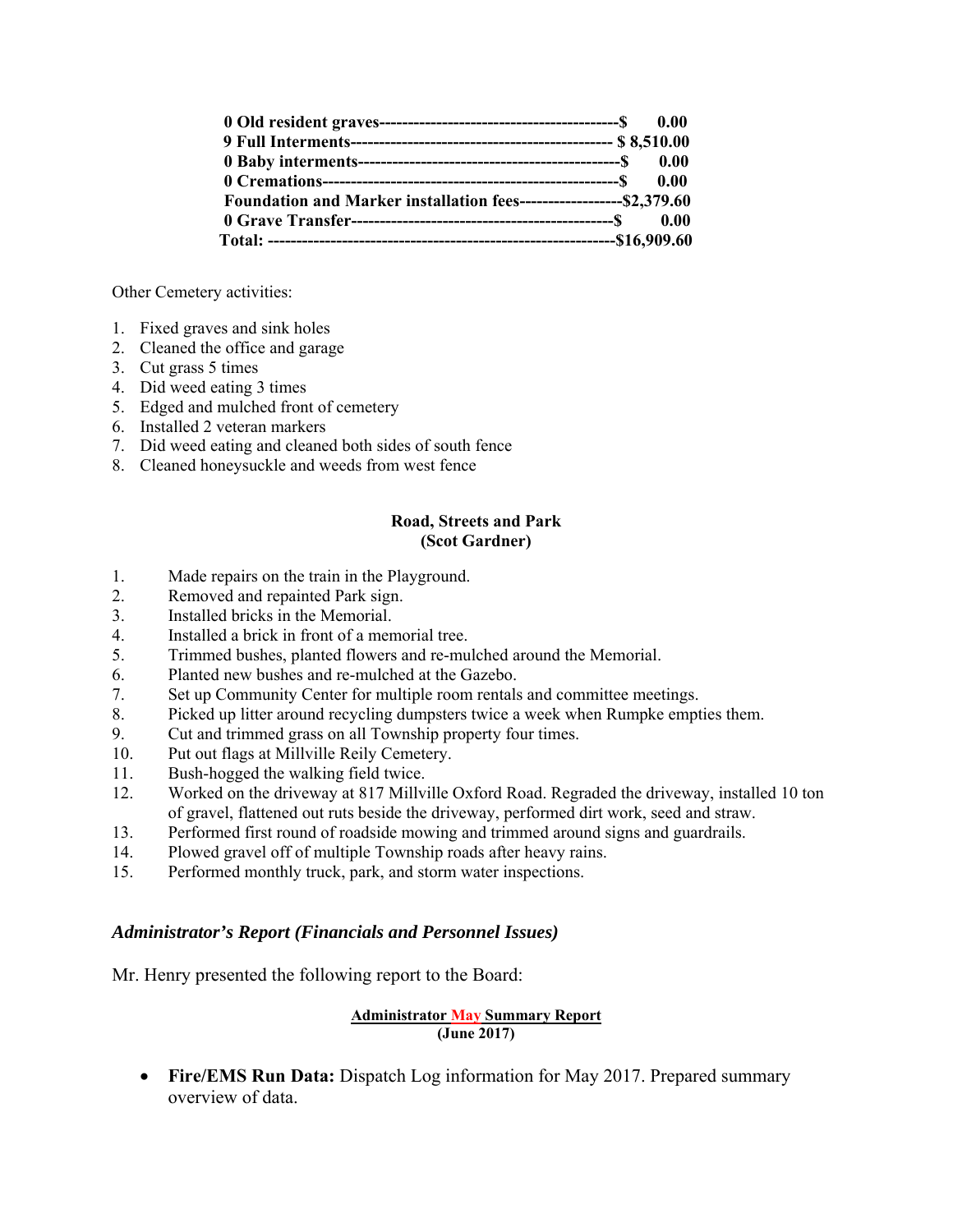- **Fire Department:** Continued facilitating potential new Fire Department employees for Physicals and Polygraphs. Relaxed guidelines for existing personnel who have served more than two years with the Township.
- **Personnel**: Continued using part time and seasonal employees to provide catch up in the Cemetery and Road/Park operations.
- **BWC and Care Works:** Continued follow up and worked with BWC and Care Works in reference to claim associated with Clint Nigg's injury in January 2017. Also examined premium billings to insure proper discounts due the Township.
- **Cemetery Grave Issue (Spicer)**: Spoke with Carol Spicer and relatives about gravesite claim with no documentation and worked with Brian Batdorf on same. Brian through extra efforts solved the problem and there is no claim being presented to the Board.
- **2017 Road Program:**
- **Nuisance Properties:** Working on issues ref. Fairy Drive, Millville Avenue, 41 Cochran Road, 620 Boyle, 3409 Old Oxford Road and Shady Nook. Waiting to hear from Butler County about 2001 Hamilton Richmond Road.
- **Board, Financial Reports and Payroll Reports**: Obtained data from the Fiscal Officer and prepared Township funds analysis for the monthly Board meeting. Prepared Trustee packets. Prepared numerous contracts and permits for facility rentals. Worked with Ms. Prickett on payroll issues and time sheets for staff.
- **Electric Aggregation:** Received several calls from residents in May about electric contract with Dynegy. Helped them to convert if eligible.
- **Park and Land Use Committees:** Prepared documents for the committee meetings in April and May. Held a Committee meeting May 16th. Park Committee met on May 23rd.
- **OTARMA:** Began preliminary work on property and liability insurance renewals.
- **Driver Histories:** Processed several driving history inquiries for potential hiring of employees.
- **Newsletter:** Ms. Prickett and Mr. Henry prepared articles and photos for use in the Township Newsletter to be sent to residents the week of June 19th. Mr. Henry worked with Stacey Castle to do finished product for uploading to Quality Publishing to assist in meeting schedule deadlines for mailing.
- **BCSO Contract:** After consultation with Sheriff Jones, the Township will proceed on a month to month basis until further notice for the BCSO contract cars.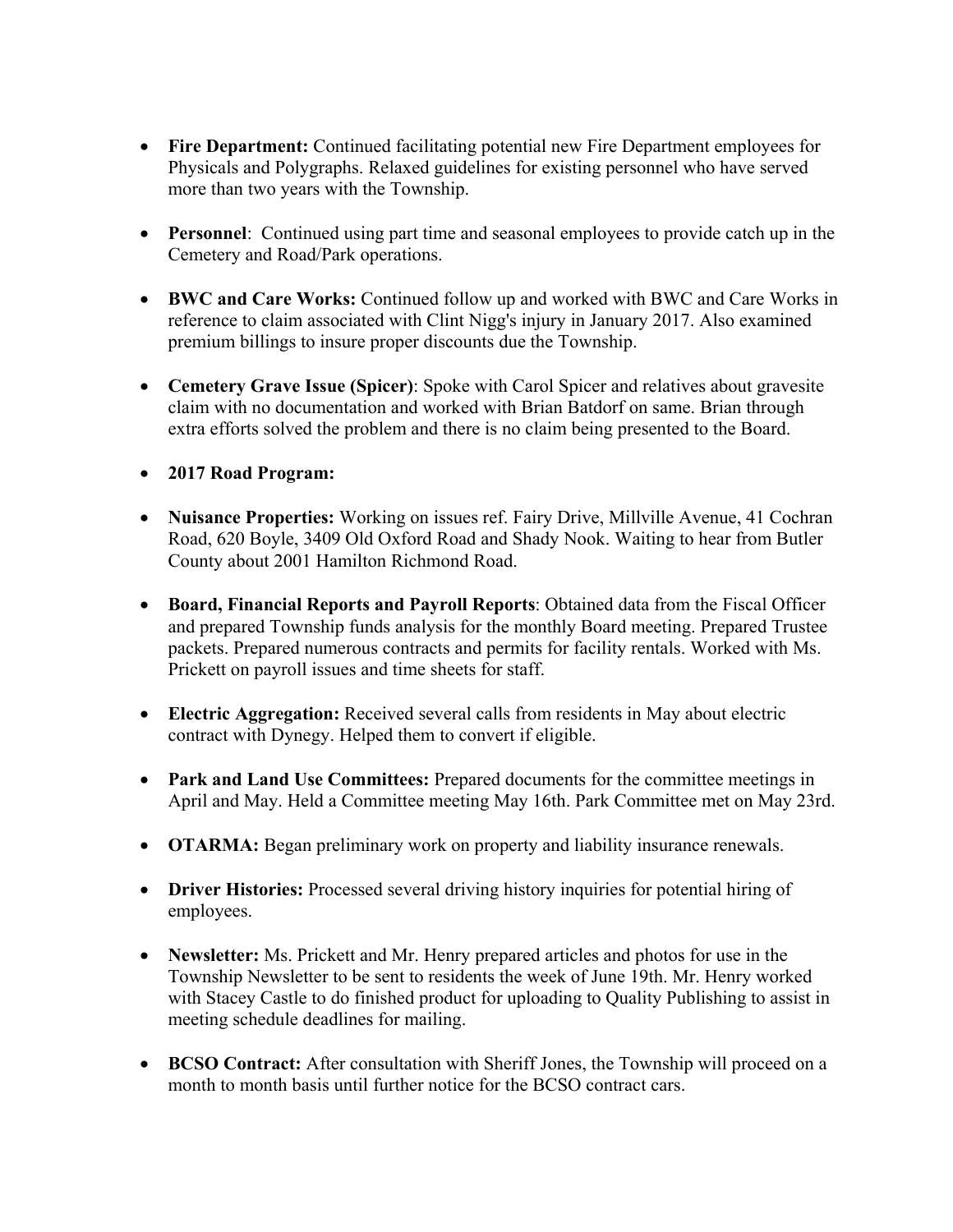**Health Insurance:** Spent numerous hours examining options for health insurance renewal and options. Consulted with Wichert Insurance, the Township Broker, seeking options and recommendations. After a lengthy review, detailed information was forwarded to the Board of Trustees for a final decision.

## **Personnel Actions and Other Items of Note**

## *Appointment of new personnel and Personnel actions:*

## *Fire Department:*

1) Christopher Brown and Michael R. Vawter were scheduled for physicals and polygraph. Dillon Hyden was sent a conditional pre employment letter and asked to set up physical and polygraph.

*Employment Procedures and Checklist:* The Township Administrator put in writing as a checklist to be followed by the Fire Department when part time applicants are going through the hiring process. In addition, a slightly revised personnel action form was also sent to the Command Staff to be used to track employment recommendations, pay and promotion considerations.

# *Hire/Appoint:*

# *Resigned:*

*Other:* **Please note:** The Township Administrator is requesting discretion to retroactively correct and document properly hourly rates of Fire Department personnel who worked hours since April 1, 2017 (personnel paid at one rate; promised another rate). Representations were made within the Fire Department about rates that did not get properly set up and communicated for audit purposes and fiscal requirements documentation. The work has been performed as ascertained by the Fire Department Command Staff and has been reviewed by the Fiscal Officer. Personnel Action forms are being prepared to note the adjustments and rational. The actions would be consistent with the overall authorized Pay Plan approved by the Board once the documentation is complete. The Fiscal Officer is in concurrence with this correction.

## *Road Department and Cemetery: Hiring for seasonal part time help-*

1) Noah Russell Public Works Helper 5856 Stillwell Beckett Road 45056; \$8.30/Hr effective May 25th.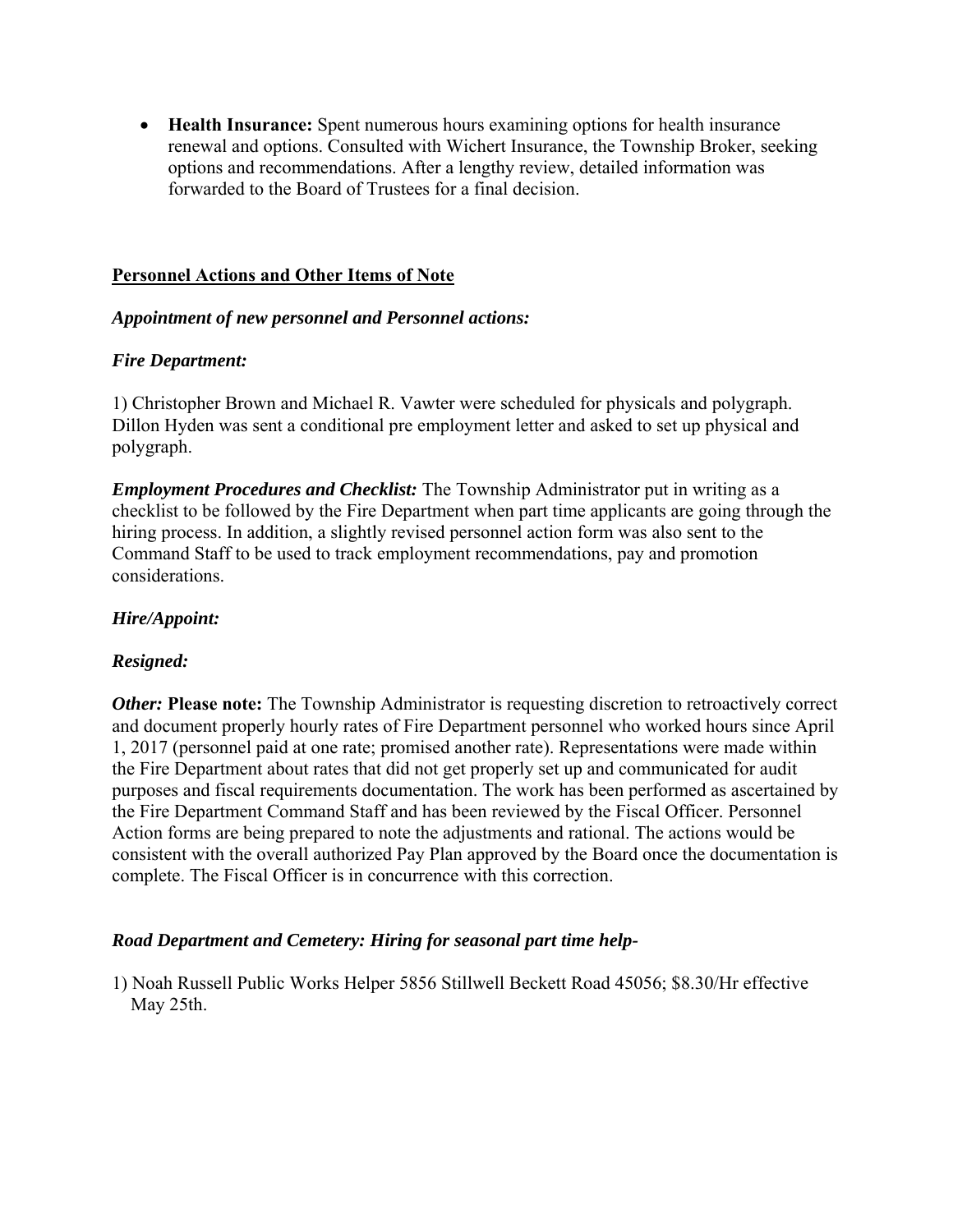## *Other General Actions Non Personnel Related: (Still in Progress)*

**Studying ways to secure records** properly and find space as the Township storage is limited at this time. Also still have to finish new formatting of approved Records Retention Schedule to be presented to the state. Older files have been placed in file cardboard storage boxes.

**Capital Planning:** As reviewed with the Board, working on guidelines for preparation of a 5 year Capital Plan for the Township. Five major requests by department have been submitted. A special meeting is needed to review the list and make decisions in light of budgetary constraints during 2017.

**For the Road Department**: Equipment purchase put on hold pending finalization of 2017 Road Program costs and revenue generation.

### **Of Note- Budget Information for May 31, 2017**

**Cash Balance as of May 31, 2017: \$1,413,018.92** 

**1) Total Expenditures all funds for May 2017**: \$183,226.11 / **Revenue:** \$118,533.29

**2) Total General Fund cash on hand May 2017: \$**348,027.74 (24.63%) of Total funds

**3) Total Fire/EMS Fund cash on hand May 2017**: \$395,699.84 (28.01%) of Total funds

**4)** *Monthly Revenue and Expenditure Reports by fund are attached to this report.* 

### *History of Cash Balances*

### **Fiscal Year 2014 Fiscal Year 2015**

Jan-Cash Balance: \$1,380,611.21 Feb-Cash Balance: \$ 1,331,175.05 Feb: \$1,158,413.75 Mar-Cash Balance: \$1,259,054.92 Mar: \$1,551,667.37 April-Cash Balance: \$1,546,929.78 May-Cash Balance: \$1,524,373.14 May: \$1,477,662.73 June-Cash Balance: \$1,506,977.71 July-Cash Balance:  $$1,517,738.15$ Aug-Cash Balance: \$1,286,101.15 Sept-Cash Balance: \$1,533,842.91 Oct- Cash Balance: \$1,444,676.89 Nov- Cash Balance: \$1,384,569.72 **Dec-Cash Balance: \$1,324,682.90** 

### **Fiscal Year 2016** Fiscal Year 2017

| <b>Jan- Cash Balance: \$1,086,880.70</b> | Jan: \$ 888,346.09  |
|------------------------------------------|---------------------|
| Feb- Cash Balance: \$975,051.11          | Feb: \$ 902,459.77  |
| <b>Mar- Cash Balance: \$929,271.02</b>   | Mar: \$ 900,176.59  |
| Apr- Cash Balance: \$1,259,751.18        | Apr: \$1,471,639.15 |

| Jan:  | \$1,148,374.71 |
|-------|----------------|
| Feb:  | \$1,158,413.75 |
| Mar:  | \$1,551,667.37 |
| Apr:  | \$1,458,584.04 |
| May:  | \$1,477,662.73 |
| June: | \$1,393,267.44 |
| July: | \$1,332,264.37 |
| Aug:  | \$1,125,949.35 |
| Sept: | \$1,449,880.79 |
| Oct:  | \$1,362,945.99 |
| Nov:  | \$1,194,472.00 |
| Dec:  | \$1,093,559.61 |
|       |                |

| Jan: | \$888,346.09   |
|------|----------------|
| Feb: | \$902,459.77   |
| Mar: | \$900,176.59   |
| Apr: | \$1,471,639.15 |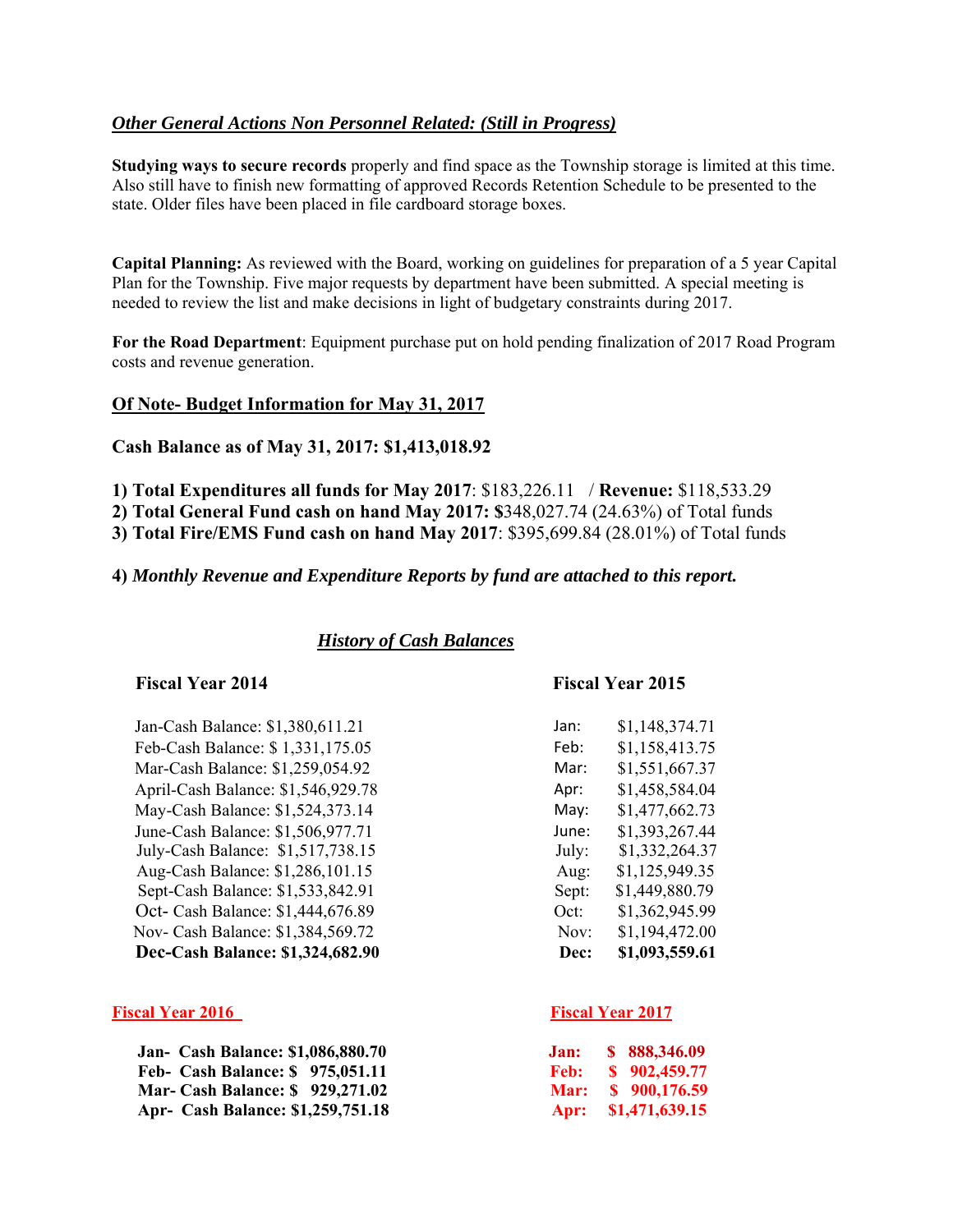**May- Cash Balance: \$1,256,517.69 May: \$1,413,018.92 June- Cash Balance: \$1,231,659.27 July- Cash Balance: \$1,136,203.94 Aug- Cash Balance: \$1,088,071.02 Sept- Cash Balance: \$1,231,337.97 Oct- Cash Balance: \$1,199,176.98 Nov- Cash Balance: \$1,083,268.01 Dec- Cash Balance: \$1,046,996.51** 

**General Notes: The Fiscal Officer and Administrator are very concerned about the ongoing significant negative impact of property devaluations and state cuts have had on the budget/revenues as discussed in previous Board briefings and reports. Plans are underway to make any necessary adjustments for fire operations until levy revenues are received the first half of 2017. Other areas such as road related issues and General Fund problems continue to exist and will need attention as previously discussed. The Tax Budget filed in July 2016 had some significant reductions. Tax revenue is not rebounding and consideration of an operating levy or other related levy in 2017 is critical to the Township well being.** 

**January 2017: Although expenses were held to essential items in 2016 and the total expenditures for 2016 were below 2015 expenditures showing a reduction of \$52,554.69, the General Fund revenues continue to shrink. The Township cannot continue to provide existing service levels through the General Fund as revenues continue to decrease.** 

Mr. Henry also distributed revenue and expenditure reports. He noted that funds were tracking slightly better and efforts continued to keep expenditures lower; however, soon road program expenses would begin to occur.

## *Old Business*

*May 2017 Fire/EMS Run Data Summary:* Mr. Henry provided the run data summary for the month of May and noted the average response time was 9.05 minutes. The busiest day was Monday and second shift was the busiest shift.

## *Nuisance Update/ Nuisance Declaration – 41 Cochran Road (Resolution No. 31-17):*

Mr. Henry provided the following report to the Board:

# **Complaints/Nuisance Property Notes (June Meeting 2017)**

 **41 Cochran Road**: Junk vehicles, debris and garbage- New orders sent June 7, 2017. Nuisance resolution set for June 14th meeting. Prosecutor's office notified the property is in tax default.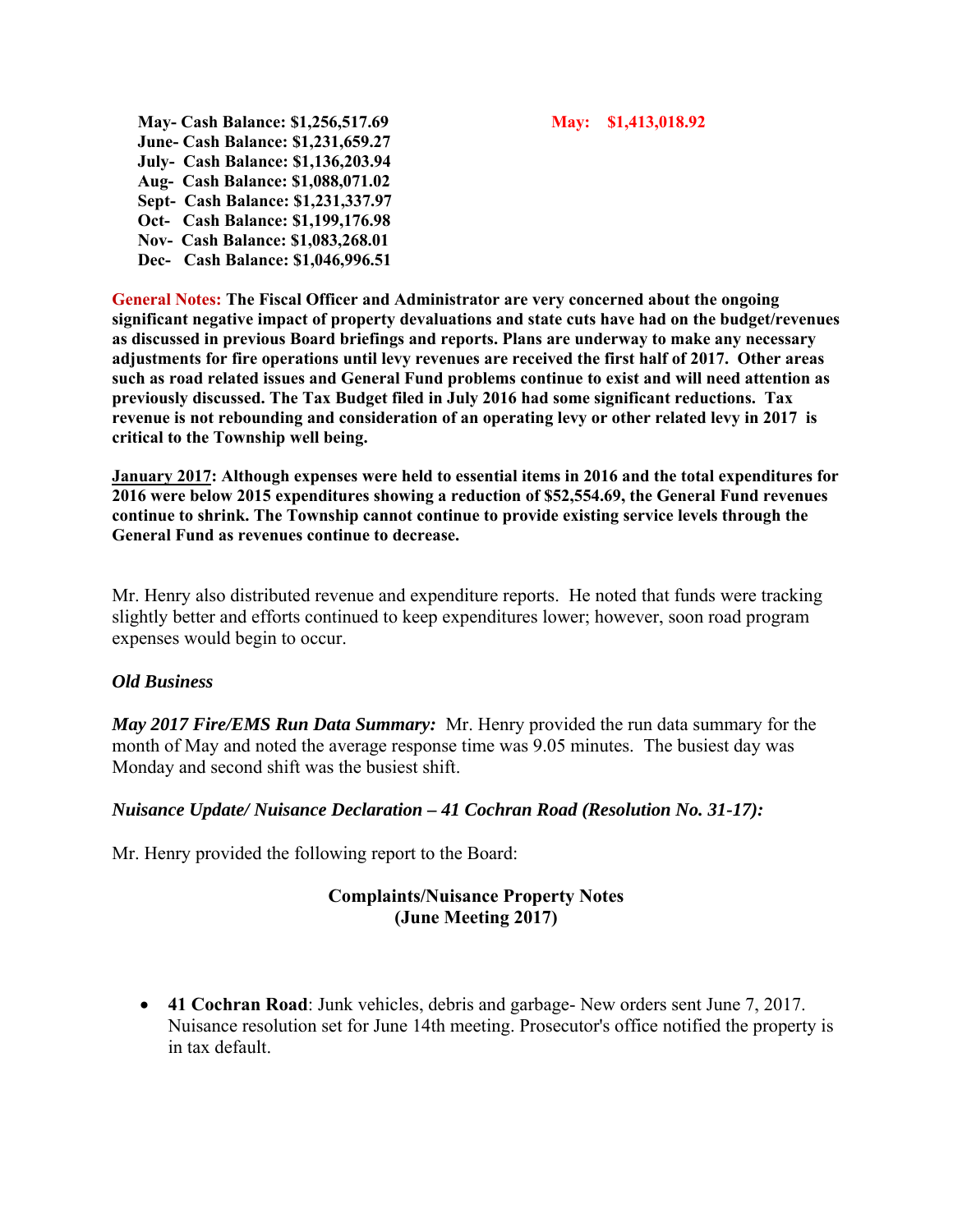- **4280 Hamilton Scipio Road**: Property was purchased; back taxes paid; structure torn down.
- **2001 Hamilton Richmond Road:** Burned out house- Still waiting for Desmond Maaytah to follow up. Spoke with the owner again and they are willing to work with all authorities.
- **620 Boyle Road**: Sent new orders to cut weeds/grass and clean up debris on May 31, 2017.
- **2460 Ross Hanover Road:** Weeds and debris orders were sent May 24, 2017.
- **1624 Morman Road:** Received complaints about lack of mowing. The Structure appears to be vacated and the owner passed away. Written orders sent May 24, 2017.
- **3409 Old Oxford Road**: High grass and weeds; orders sent May 30, 2017. Owner has complied.
- **2500 Columbus West**: High Gras and Weeds. Orders sent June 12, 2017.
- **2643 Millville Oxford Road**: Owner passed away. Property has high weeds and grass. Orders were sent June 12, 2017.
- **Shady Nook**: Owner sent letter; met with the owner and stated more had to be done and extended offer for grant assistance to clear the site.

After some discussion, Mr. Stitsinger made **a motion**, which was seconded by Mr. Miller, to authorize the Administrator to address those properties where orders were sent more than seven days ago. Upon roll call, all three Trustees voted yes.

Mr. Henry also reported that he had consulted with the Prosecutor's Office regarding the Board taking action to declare the property at 41 Cochran Road a nuisance due to the presence of junk autos, high weeds and no water or sewer service at this address. Mr. Henry also reported that the Prosecutor had recently submitted the property for foreclosure and Sheriff's sale, noting that this process would wipe out the Township's tax lien to recover clean-up expenses. After some discussion, Mr. Johnson made a **motion** to adopt Resolution No. 31-17, which was seconded by Mr. Miller. Upon roll call, all three Trustees voted yes.

# **RESOLUTION NO. 31-17**

# **A Resolution Declaring the Property Owned by Opha Jane Jones Located at 41 Cochran Road in Hanover Township, A Nuisance**

**Whereas,** the Board of Trustees of Hanover Township has determined by a records search and information received through the Butler County Prosecutors' Office that Opha Jane Jones is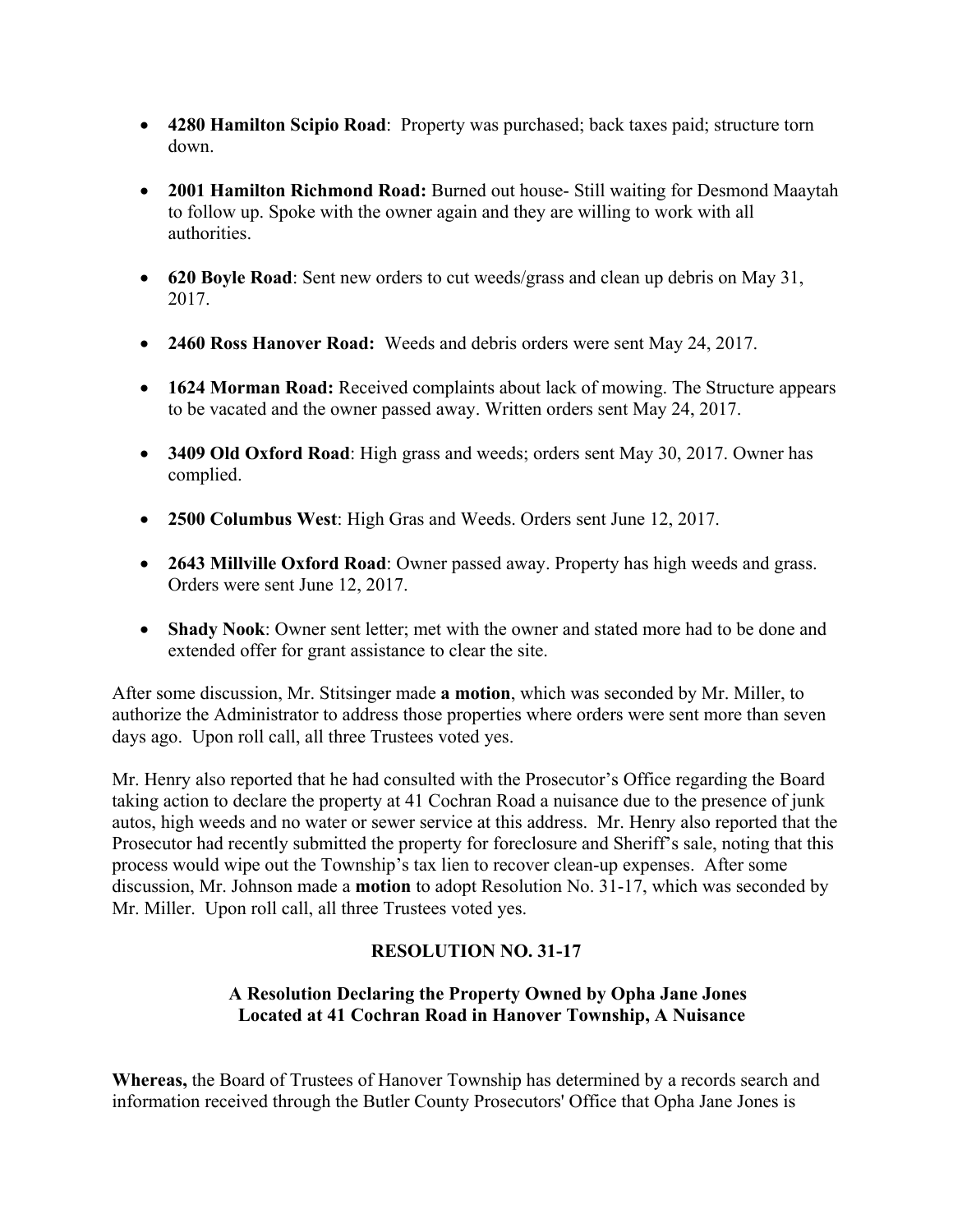deceased and no heirs or owners of record have been officially determined and the property located at 41 Cochran Road Tax Parcel Number B1310031000040 is littered with uncontrolled vegetation, debris and a junk auto; and

**Whereas,** pursuant to Section 505.87 of the Ohio Revised Code, the Board is authorized to determine that the maintenance of vegetation, debris and junk vehicles upon a property constitutes a nuisance and order the property owner to remove such vegetation and debris within seven days, and if the owner fails to remove the nuisance or make arrangements therefore within the allotted time period, the Board may proceed to make provision to remove the nuisance and enter the entire cost of such removal on the tax duplicate for the property; and

**Whereas**, to address community complaints and prevent further deterioration of the neighborhood it is in the best interests of the Township to proceed under Section 505.87 of the Ohio Revised Code in order to remove the nuisance consisting of uncontrolled vegetation, debris and junk auto from the property.

## *Be it resolved by the Board of Township Trustees of Hanover Township Butler County, Ohio*

**Section I**. That the Board has found that the property owned by Opha Jane Jones located at 41 Cochran Road Tax Parcel Number B1310031000040 is littered with uncontrolled vegetation, debris and a junk auto constituting as nuisance under Ohio Revised Code Section 505.87 and orders the following actions:

A. The Owner of the referenced property is hereby ordered to remove the uncontrolled vegetation, debris and junk auto or make arrangements within seven (7) days after receipt of notice of this resolution.

B. The Board authorizes the Township Administrator or his designee to make the notifications provided for under Section 505.87(B) of the Ohio Revised Code or to post said notice given the unique circumstances of the ownership status.

C. If the owner of record does not remove the uncontrolled vegetation, debris and junk vehicle or make arrangements for the removal within seven (7) days after receipt of notice hereof, the Township Administrator is authorized to use Township resources including personnel or a subcontractor to remove the nuisance has described herein with all costs incurred to be documented and reported to the Fiscal Officer.

D. The Fiscal Officer shall report all expenses that the Township incurs for the removal of the uncontrolled vegetation, debris and junk auto to Board of Trustees and prepare the necessary documentation to present to the Butler County Auditor for entry upon the tax duplicate as a lien upon the property for collection and reimbursement to the Township.

E. For the record it is noted that the Township Administrator sent a notice to the owner of record of record seeking compliance on June 7, 2017 as well as visited the property. The Township Administrator ascertained that the uncontrolled vegetation, debris and junk auto were present. Also noted that verification was made that no running water, sewer service or electric service is functioning on the property. Additionally there are broken windows on the structure which appears to be in a very dilapidated condition.

F. For the record, Butler County Common Pleas Court Case Number CV2016-12-0528 contained a finding which determined violations existed related to debris and junk autos under the County Zoning Code for which Hanover Township was requested to address which was completed in November 2016.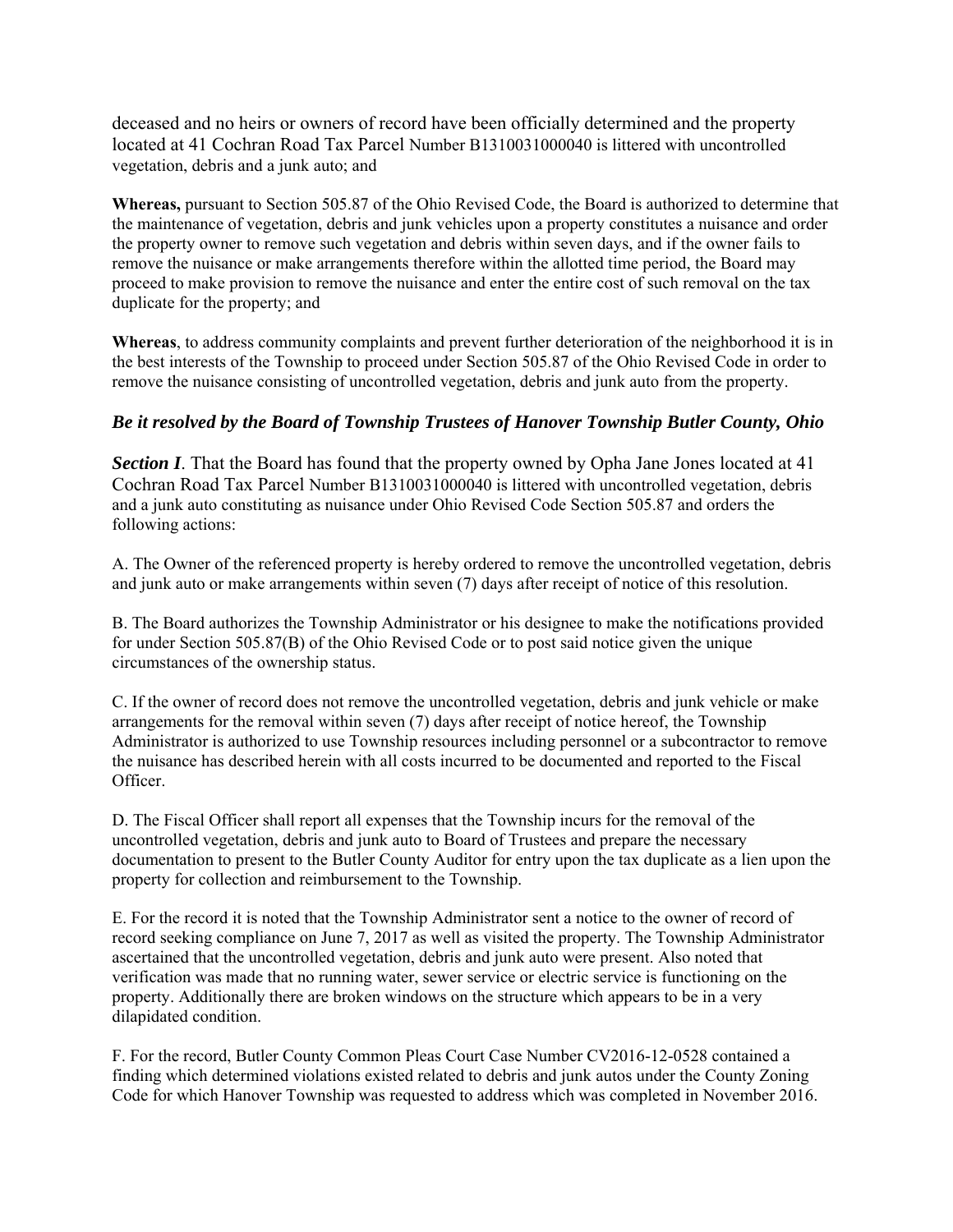Although similar conditions exist today, the Butler County Prosecutor's Office advised to restart the nuisance sequence under Ohio Revised Code Section 505.87.

G. For the record, updated photos of 41 Cochran Road are entered into the record as taken by the Township Administrator.

H. The Board expresses concern about the safety issues associated with the deteriorating structure which adds to the nuisance problem and requests the Fire Chief to review the property and determine if safety issues or problems exist for which the Township should consider further legal action. Additionally, the Board directs that ac copy of this resolution be sent to the Chief Building Official of Butler County.

*Section II.* That all deliberations and actions by the Board that resulted in formal actions have been open to the public and in compliance with all legal requirements including but not limited to Ohio revised Code Section 121.22 except as otherwise permitted thereby.

The foregoing resolution was adopted in an open public meeting and is a reflection of the official action taken by the Board of Trustees of Hanover Township Butler County, Ohio on the 14th day of June 2017.

| <b>Board of Trustees</b>                                 | Vote | <b>Attest and Authentication:</b>           |  |
|----------------------------------------------------------|------|---------------------------------------------|--|
| Fred J. Stitsinger<br>Douglas L. Johnson<br>Larry Miller |      | Gregory L. Sullivan<br>Fiscal Officer/Clerk |  |

*Shady Nook Update:* Mr. Henry referred the Board to their packets for a copy of the letter from Cheryl Ommert, owner of the Shady Nook property. Mr. Henry reported he met with Ms. Ommert and offered assistance through CD grant money to help her tear down the dilapidated structure on her property. She declined the assistance and indicated that she had a buyer for the sign on the property. The Board discussed the need for clean-up of this property. After discussion, Mr. Stitsinger made a **motion**, seconded by Mr. Johnson, to authorize the Administrator to notify Ms. Ommert to report to the Board her clean-up plans for the property by August 15 or the Board would proceed with the legal process to deal with the property clean up. Upon roll call, all three Trustees voted yes.

*Update – Road Program 2017 through BCEO:* Mr. Henry provided the following report to the Board:

### **Old Business June 14, 2017 Road Program Update**

The 2017 Road Program as bid through the Butler County Engineer's Office for Chip Seal, Black Matt, Paving and Retrace came in at 64% above the County's original estimates which formed the basis for budgeting 2017 funds. The program was as follows: Salmon Road will have a double chip seal application placed on the road, Washburn and Rafhuse Streets will receive a paving application, and Gene Avenue, Shady Road and Alton Road will receive a black mat application. The streets in Alamo Heights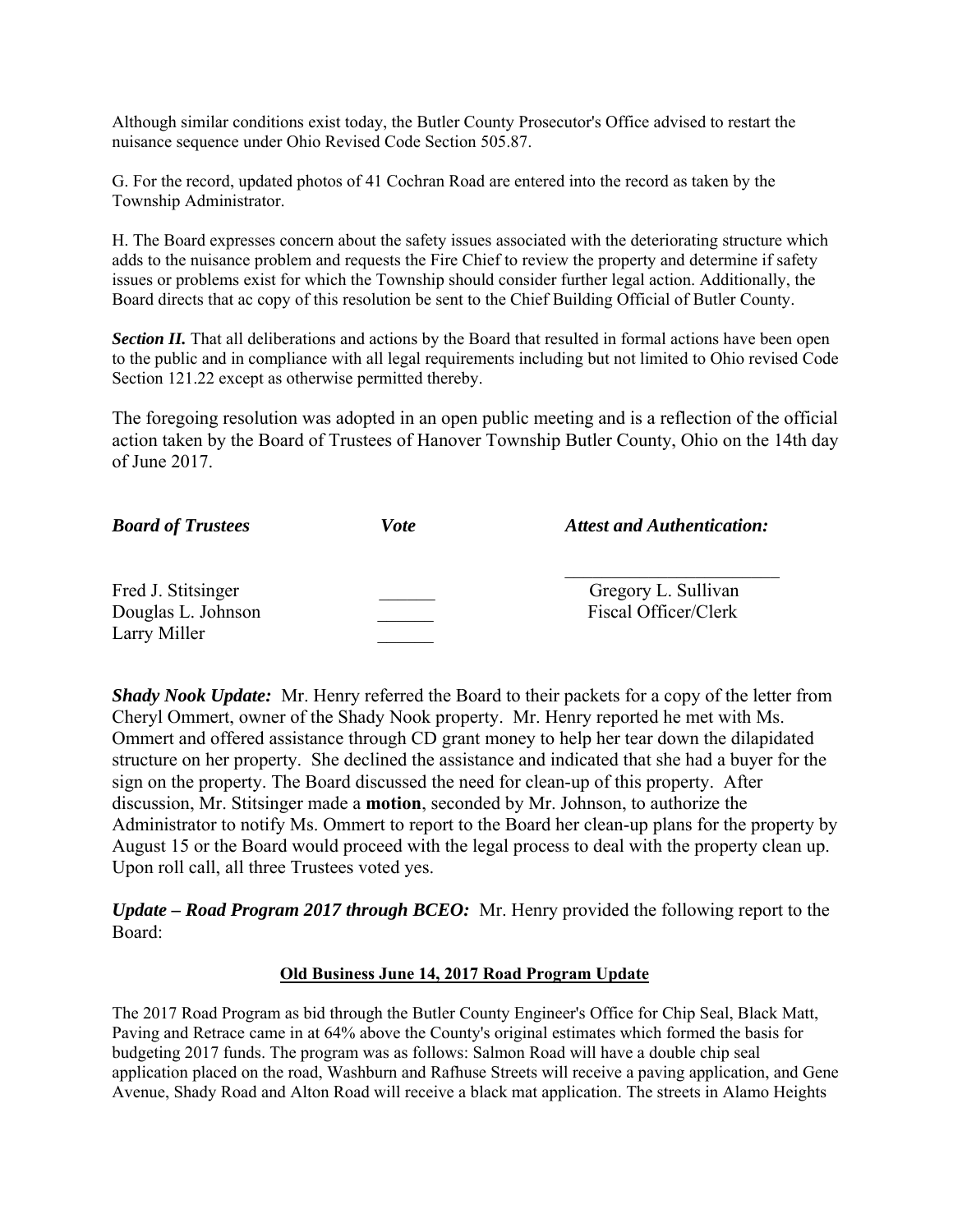were to receive a surface application of Black Mat to seal the street surface and compliment the curb and gutter work previously completed. However, final approval to proceed from the grant source was not received in time to complete the work in 2016. The new estimate is \$201,000.00. The overall program costs and increases are as follows:

- 1) Double Chip Seal- Salman Road (Stillwell to Dead End): \$43,181.88
- 2) Black Mat Estimate- 5 roads (See BCEO pages): \$104,238.27

 Krucker Road: SR 130 to Stillwell Beckett Road Gene Avenue: Stahlheber to the Cul de Sac McWhorter Drive: Gene to the Cul de Sac Shady Road: Woodbine Road to Dead End Alton Road: Shady Road to Resident's Driveway

- 3) Black Mat Estimate- Alamo Hts Streets CD Grant: \$201,825.38
- 4) Paving for Washburn & Rahfuse Streets: \$29,013.56 (\$168.36 less than estimate)
- 5) Retrace for 5 streets (see BCEO page): \$6,951.21

## **Total for all proposed work: \$385,211.20 as of May 16, 2017**

## **For Alamo Heights CD Grant from 2016: \$101,000.00 (Block Grant Program)**

## **Net required from the Township minus grant for all proposed work: \$284,211.20\***

## **The following was approved by the Board in a May Special Board meeting:**

After much discussion among Board members and listening to the recommendations of Mr. Gardner and Mr. Henry, it was decided at least \$60,000.00 needed to be trimmed from the budget. Larry Miller made a **motion** seconded by Fred Stitsinger to eliminate the Black Mat application for McWhorter Road And Krucker Road (Water Works still working in the Right of Way) totaling \$62,342.17. After discussion, a roll call was taken by the Fiscal Officer with all three Trustees voting yes. The Township Administrator is instructed to notify the County Engineer's Office accordingly.

**Decision Alamo Heights Black Mat Application:** Due to the promises made in 2016 and the need to follow up with work since the curb and gutter project was completed, the Board determined it was necessary to proceed with the Black Mat Application. Mr. Johnson made a **motion** which was seconded by Mr. Miller to proceed with the Alamo Heights CD project totaling \$201,825.38 which includes a grant of \$101,000.00 with the balance provided by the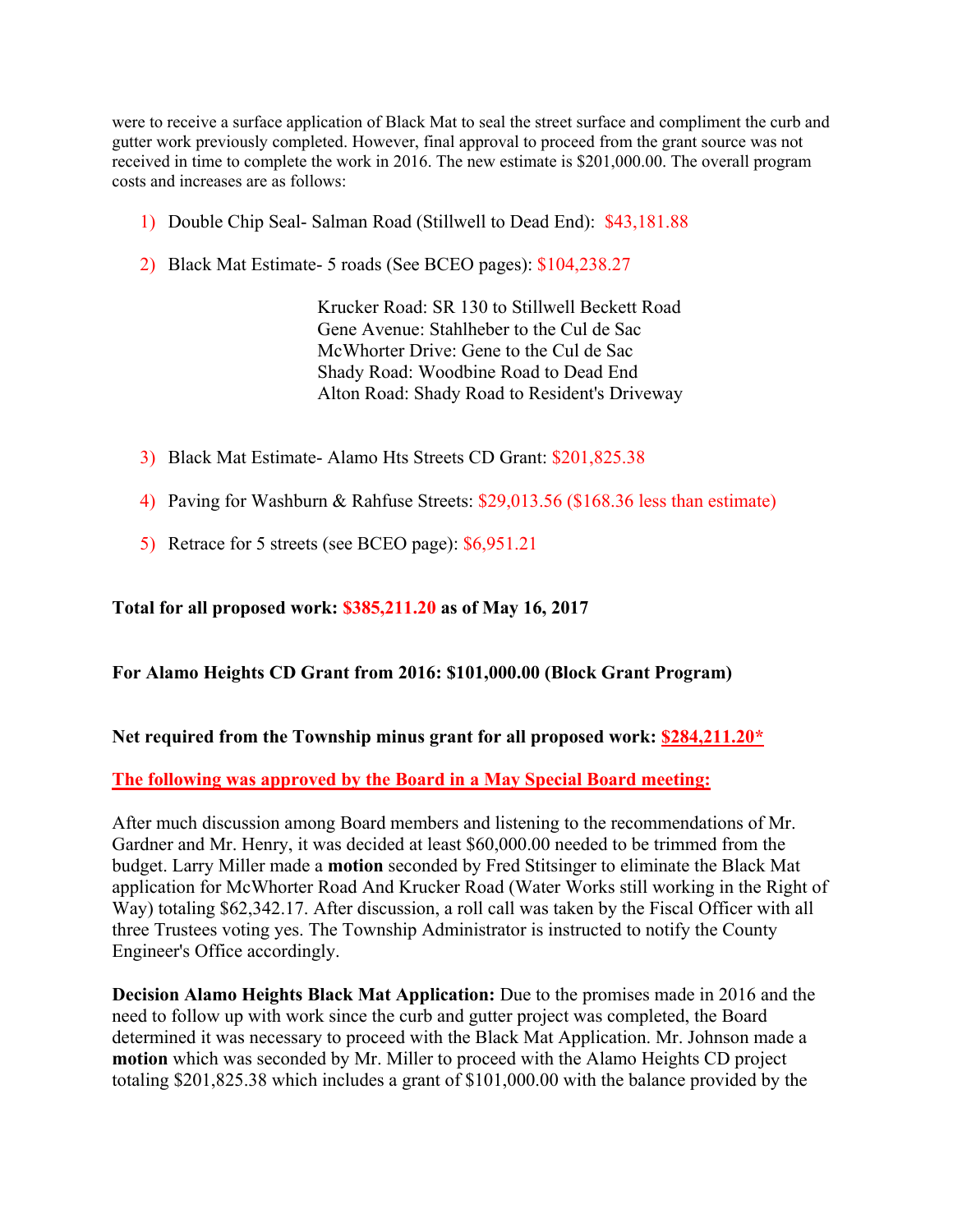Township. After discussion, the Fiscal Officer took a roll call vote with all three Trustees voting yes.

## **Update: This information was communicated to Kelly Nuxhall of the Butler County Engineer's office on May 16, 2017.**

*Other Old Business:* There was no Other Old Business.

### *New Business:*

*Resolution No. 32-17 – Resolution of Necessity Operating Levy:* Mr. Henry explained the Board had already passed this legislation. However, in light of recent litigation brought forward by Mr. Gary Sheets on behalf of St. Clair Township against the City of Hamilton, the Prosecutor's Office has recommended Hanover Township start the process over with the addition of new language which addresses residents of annexed territory. Mr. Miller made a **motion** to adopt Resolution No. 32-17, which was seconded by Mr. Johnson. Upon roll call, all three Trustees voted yes.

### **RESOLUTION NO. 32-17**

## **RESOLUTION OF THE BOARD OF TOWNSHIP TRUSTEES OF HANOVER TOWNSHIP, BUTLER COUNTY, OHIO, DECLARING THE NECESSITY FOR LEVY OF A TAX**

 WHEREAS, the amount of taxes which may be raised within the ten-mill limitation will be insufficient to provide an adequate amount for the necessary operating requirements of Hanover Township, Butler County, Ohio; and

WHEREAS, Ohio Revised Code § 5705.03 requires that a resolution declaring the necessity of levying a tax outside the ten-mill limitation must be passed and certified to the county auditor in order to permit a board of township trustees to consider the levy of such a tax and must request that the county auditor certify to the board of township trustees the total current tax valuation in the township and the dollar amount that would be generated by the tax;

 THEREFORE, BE IT RESOLVED by the Board of Township Trustees of Hanover Township, Butler County, Ohio, at least two-thirds of all members elected thereto concurring, that it is necessary to levy an additional tax to constitute a tax in excess of the ten-mill limitation for the benefit of Hanover Township, Butler County, Ohio, for the purpose of current expenses, as authorized by Ohio Revised Code § 5705.19(A), at a rate not exceeding one and seventy-five hundredths (1.75) mills for each one dollar of valuation, which amounts to seventeen and fivetenths cents (\$0.175) for each one hundred dollars of valuation; and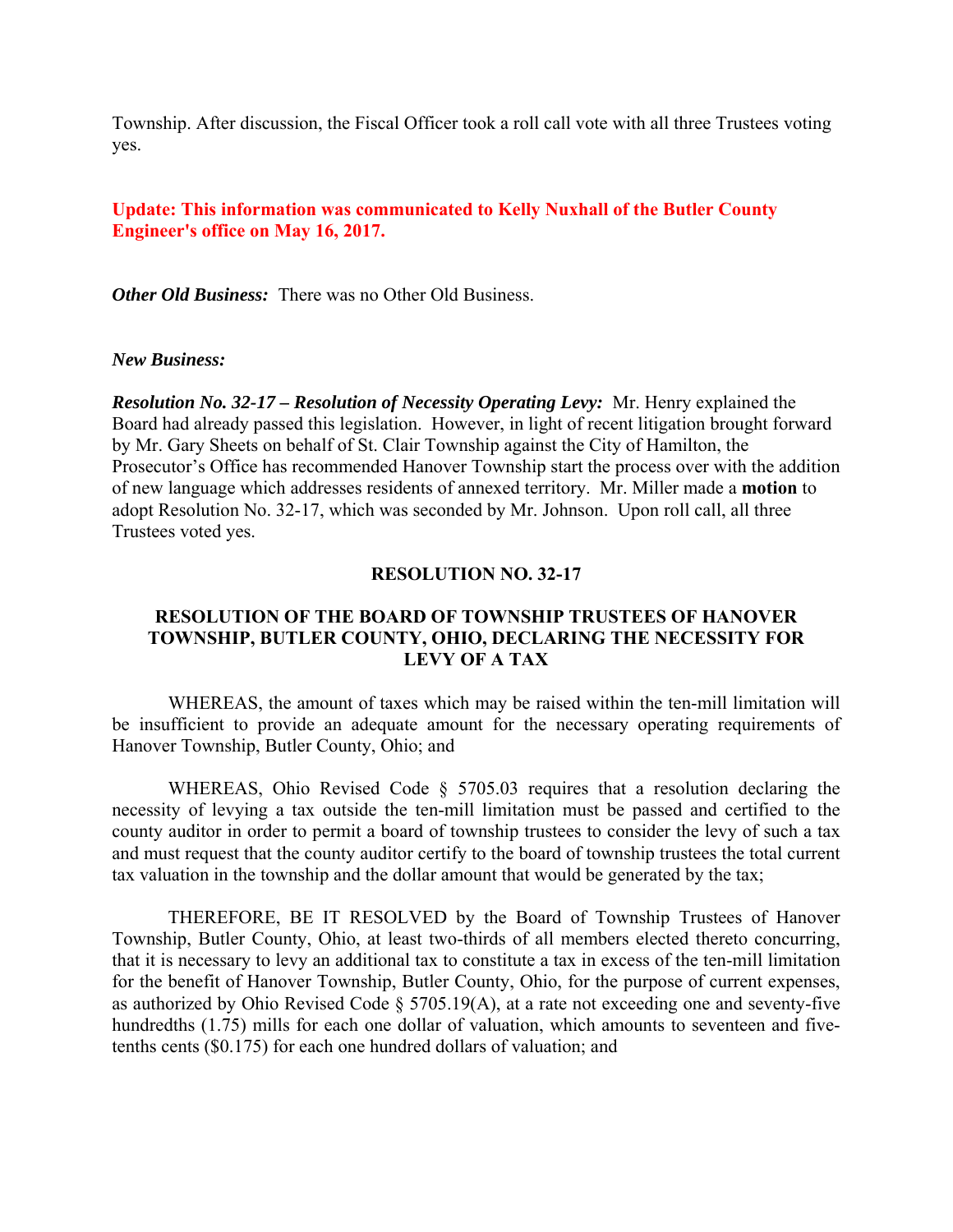BE IT FURTHER RESOLVED, that the tax levy is for tax years 2017, 2018, 2019, 2020, and 2021, first due in calendar year 2018, if approved by a majority of the electors voting thereon; and

 BE IT FURTHER RESOLVED, that the question of such tax levy shall be submitted to the electors within Hanover Township, Butler County, Ohio, at the election to be held on November 7, 2017; and

 BE IT FURTHER RESOLVED, that the Fiscal Officer is hereby directed to certify a copy of this resolution to the county auditor and to the board of elections of Butler County, Ohio; and

 BE IT FURTHER RESOLVED, that the Board of Township Trustees of Hanover Township, Butler County, Ohio, hereby requests that the Butler County Auditor certify to this Board the total current tax valuation of Hanover Township, Butler County, Ohio, and the dollar amount of revenue that would be generated by the tax levy if approved by the electors.

Trustee moved for the adoption of the foregoing resolution. Trustee seconded the motion, and upon call of the roll, the vote resulted as follows:

Trustee Stitsinger \_\_\_\_\_\_\_

Trustee Johnson \_\_\_\_\_\_\_

Trustee Miller \_\_\_\_\_\_\_

**The foregoing resolution was adopted in an open public meeting and is a reflection of the official action taken by the Board of Trustees of Hanover Township Butler County, Ohio on the 14th day of June 2017.** 

**Attest: \_\_\_\_\_\_\_\_\_\_\_\_\_\_\_\_\_\_\_\_\_\_\_\_\_\_\_\_\_** 

 **Gregory L. Sullivan Fiscal Officer/Clerk**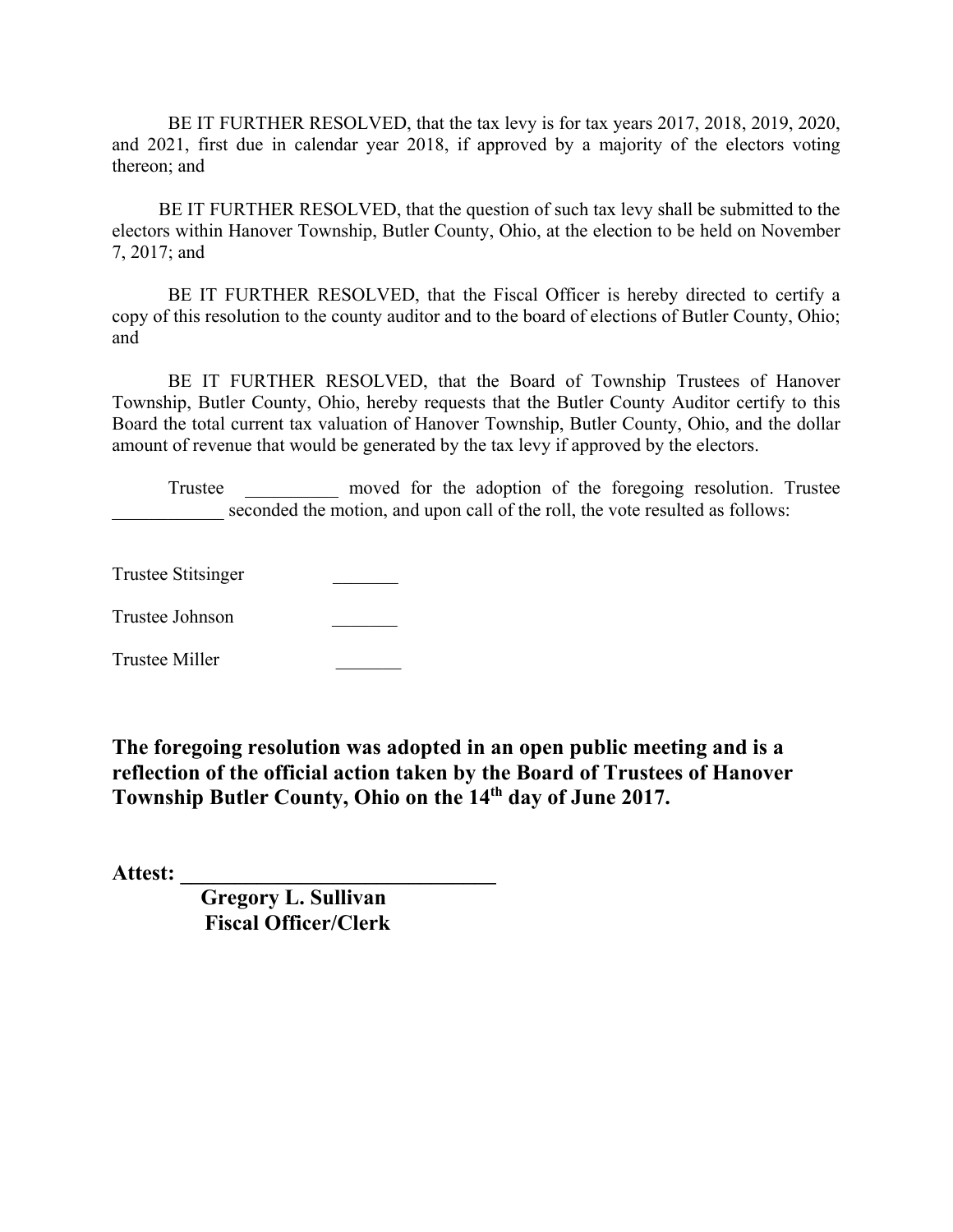*Safety Award – 7th in Last 8 Years:* Mr. Henry reported that Hanover Township received recognition during the 74th annual Greater Hamilton Safety Council Awards Banquet held on May 18, 2017. The award is the "100% Award" for organizations that worked the entire year of 2016 without a lost time injury or illness. Butler County Recorder Danny Crank served as the Master of Ceremonies and Michelle Francisco from the Ohio Bureau of Workers Compensation recognized the organizations receiving awards. Hanover Township Administrator Bruce Henry and Road Superintendent Scot Gardner represented the Township at the Awards Banquet. Hanover Township achieved a milestone as the 2016 award is the 7th 100% Award received by the Township in the last eight years.

*Resolution No. 33-17 – 2018 Tax Budget:* Mr. Henry provided a draft of Resolution No. 33-17 and explained that legislative action was not needed until the July Board meeting. Fiscal Officer Greg Sullivan provided a projected fund balance report. After some discussion, Mr. Stitsinger made a **motion** to hold a Public Hearing on the 2018 Proposed Tax Budget on July 15, 2017 the changed to July 19, 2017 at 5:45p.m. Upon roll call, all three Trustees voted yes.

*Resolution No. 34-17 – Recognition of Jarrod T. Patt – Eagle Scout:* See Guest Presentation section of minutes.

*Motion – Approve Indigent Burial Expenses:* Mr. Henry provide the following information to the Board:

Pursuant to the ORC and Township provisions, a request was received by Avance Funeral Home for the cremation and burial of David W. Gray who passed away on May 17, 2017 with a residence located at 5 Island Lake Drive in Hanover Township. The Township provisions state:

**Pursuant to provision set forth in the Ohio Revised Code Sections 9.15, 1713.34 and 5101.521 Hanover Township has established guidelines and procedures for a determination of indigent burials and for the handling of such matters.** 

- **1. When the body of a deceased person is found in Hanover Township and such person was not an inmate of a correctional, benevolent or charitable institution of the State of Ohio, and the body is not claimed by any person for private internment or cremation at the person's own expense, or delivered for the purpose of medical, surgical or dissection studies (ORC 1713.34), it shall be handled as follows:** 
	- **a) If the person was a legal resident of the Township and there is no known next of kin, the deceased shall be buried at the expense of the Township based upon the determination of the legal residence of the deceased.**
	- **b) If the deceased has assets on account with a nursing home or similar facility, the Township shall make a claim to said facility for reimbursement of its costs.**
	- **c) Hanover Township shall provide a grave or cremation area, a grave marker and the opening/closing costs for the burial of the remains.**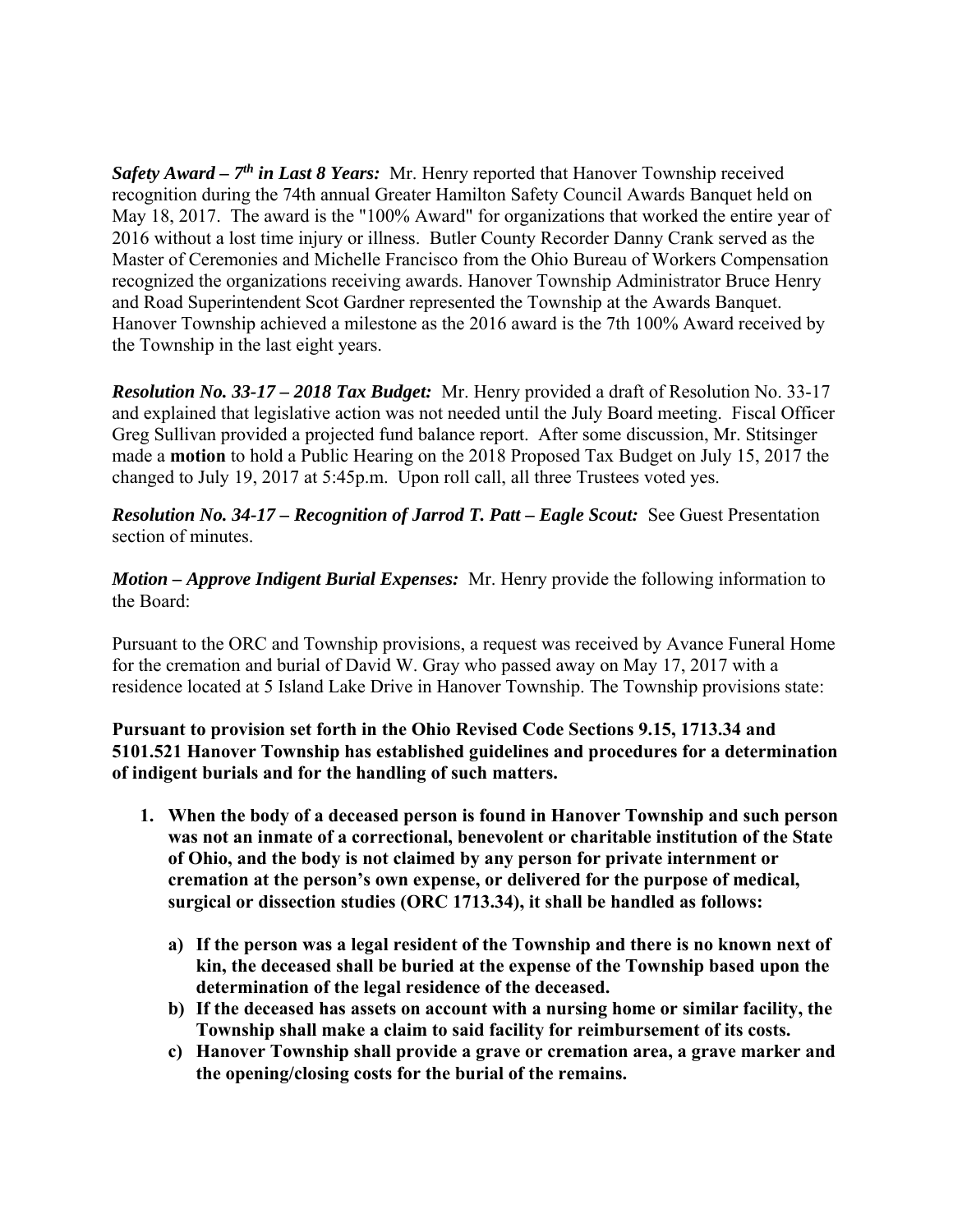- **d) Indigent deceased veterans shall be provided for under the provisions of 5901.25 of the Ohio Revised Code. The Veterans Service Commission of Butler County shall be contacted to make the proper arrangements.**
- **e) The remains of the deceased shall be buried in an area designated by the Cemetery Sexton in Millville Cemetery.**
- **2. The Hanover Township Indigent Burial Program is not a supplemental program. Funeral Home personnel shall not be entitled to any funds except for the amount of \$800.00 for each indigent service which includes cremation but not any visitation or formal service.** 
	- **a) Funeral homes shall make an attempt to ascertain if the deceased is a veteran and be aware of the provisions of Ohio Revised Code 5901.25. The Funeral home shall notify the Township if the deceased is determined to be a veteran.**
- **3. In accordance with Section 5101.521 of the Ohio Revised Code, Hanover Township will cooperate with an indigent person who claims the body of a loved one. The Township will consider the preferences and sensibilities of the claimant within appropriate financial limitations. The Township's responsibility to provide for cremation, internment and a plaque.**

Mr. Henry noted that the proper paperwork had been submitted by Michelle Lynn Roberts, daughter of Mr. Reynolds and requested a motion to approve payment to the Avance Funeral Home. Mr. Miller made a **motion** to approve payment of \$800.00 to the Avance Funeral Home for the indigent burial of Robert Reynolds, a resident of Hanover Township, based upon the documentation submitted, with said action consistent with State law and Township Policy. Mr. Johnson seconded the motion. After discussion, the Fiscal Officer took a roll vote and all three Trustees voted yes.

*Zoning Appeal – 460 Morman Road/Accessory Structure and Farm Animals:* Mr. Henry reported the Township received notice of hearing on this matter from the County Board of Zoning Appeals. No action was required from the Hanover Township Board.

*Ohio EPA Notice – Deposit of Bio-solids –Corner of Stillwell Beckett and Darrtown Roads:* Mr. Henry provided a copy of the EPA notice to the Trustees and explained that the Ohio EPA was authorizing waste from the City of Oxford to be deposited at this location in Hanover Township. Mr. Henry noted the Township has no authority in this matter and can take no action.

*Park Committee Report:* Mr. Henry provided the following report to the Board:

**Hanover Township Park Committee**   *May 23, 2017 Meeting Highlights* 

<sup>(</sup>Members Present: Angie Clausen, Terry Moran, Bob Krieger, Mike Tilton, Julie Prickett and Bruce Henry. Absent: Diana Ramsey, Jeff Buddo, Joe Pyfrin and Stephanie Lentz. Others present: Beth and Eddie McDonald from Hanover Winery.**)**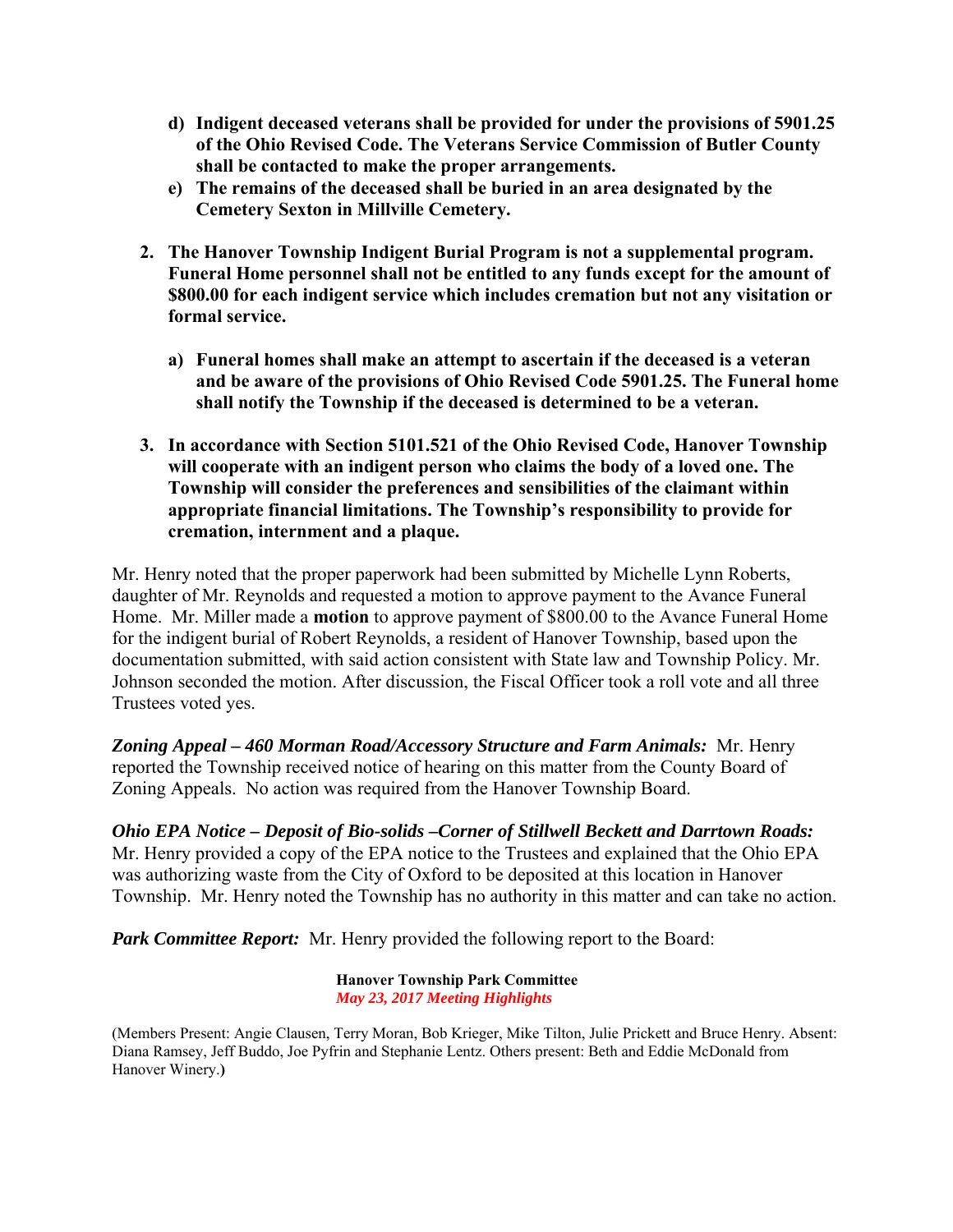**Farmers Market Discussion**: Background: Hanover Winery has suggested working with the Township to promote a Farmers Market Event for 2018. The winery held one on Wednesdays but visibility was an issue. A roundtable discussion continued seeking each person's view.

The consensus reached was to continue to explore the idea for holding this activity on Thursday evenings from 4:00PM to 8:00PM beginning in 2018 (possibly late May through October). Also the group felt that trying something on Saturday morning conflicted with too many existing markets. The objectives for the event would be to showcase area produce and products, provide a community activity for residents and showcase the Township. Participants should be restricted to produce, honey, wines, agricultural related crafts, etc. The number of times per month was discussed and the group felt holding it twice per month would be a good start until we see what happens. Other suggestions included setting up the market along the walking path in the Park; creating a permanent sign so that the public would know which Thursdays the Market would be open (e.g. first and third or second and fourth Thursdays each month); have kids' activities; sell food items such as hot dogs to be consumed at the event; and permit musical entertainment (performers play for tips – no cost for the event.)

Materials were presented by Julie Prickett and Bruce Henry about area Farmer's markets in Butler and Hamilton Counties as well as more information provided by Hanover winery. Although this would be a Township event it was believed that a number rotating volunteers would be needed.

**Kids Fest Planning Elements:** An updated list of activities and options was presented by Bruce Henry to committee members. For the most part activities will remain the same. One change made was to the patriotic theme contest judged by the Marine Corps League as discussed a month earlier. Terry Moran will continue to follow up with Bass Pro Shops for Kids Fest participation and/or sponsorship.

Park Committee members are asked to follow up on their areas of responsibility as well as to work on obtaining sponsors or contributors.

**Sponsorships Letter and Forms:** Additional 2017 forms were handed out to contact potential sponsors/contributors. Still need sponsors. Sponsors and contributors to date: Stony Run Enterprises, Butler Rural Electric, Rice Auto Body, First Millville Baptist Church, Reffitt's Garage and Towing, Julie Prickett and Bruce Henry.

**Wine Tasting/Cruise In:** (same as last month) This event is scheduled for August 26th. At this point in time, event elements remain the same. Members are asked to consider any changes to improve the event. McGonigle Methodist Church has requested to serve food again in addition to Park Committee sales and any other food vendor we invite.

**Haunted Harvest**: Scheduled for October 29th and no changes suggested at this time.

**Veterans Day Ceremony and Luncheon**: Scheduled for **Saturday,** November 11th. First Millville Baptist Church will be supporting the luncheon again. Congressman Warren Davidson, a military veteran, has been confirmed as the keynote speaker.

### **Other (No action, same as last month):**

 A. A vendor that specializes in family outdoor movies and set up has been identified. This vendor is self contained. Pricing was not available but there is some interest in having a "movie night" in the park. The Committee will continue to review and discuss. No action taken.

B. There was a recommendation to explore the possibility of having the Hamilton Fairfield Symphony Orchestra perform in the Park. The Conductor lives in Hanover Township. Bob and Mary Kay Krieger will follow up on this issue.

C. Park Committee members expressed an interest in holding an event such as a chili cook- off, spaghetti dinner or similar function to help raise funds for the Park. The matter will be researched for future consideration. No action taken.